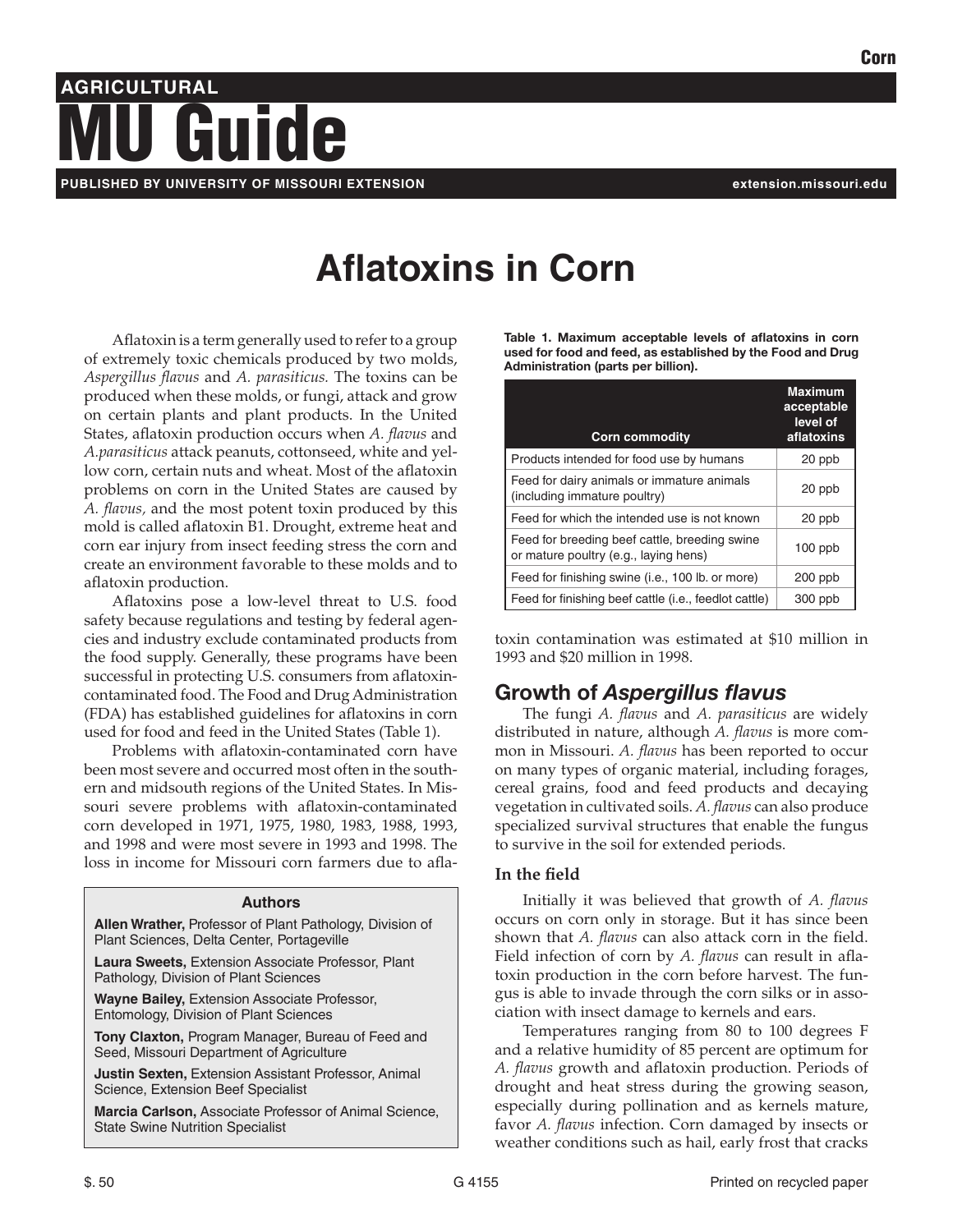

Figure 1. *Aspergillis flavus* can appear as a powdery mold growth on or between corn kernels.

the kernels, and wind storms may also be predisposed to infection by *A. flavus*.

On corn in the field, *A. flavus* is evident as a greenish yellow to yellowish brown, feltlike or powdery mold growth on or between the corn kernels. Mold growth is more likely to develop adjacent to or in insect-damaged kernels on ears (Figure 1).

#### **In storage**

*A. flavus* can also develop or continue to develop on corn in storage (Figure 2). The extent and severity of both invasion by *A. flavus* and production of aflatoxins in stored corn are influenced by various grain and storage conditions such as moisture content and temperature of the stored grain, physical condition of the grain going into storage, and length of storage.

*A. flavus* grows best on corn at 18.0 to 18.5 percent moisture. Moisture content below 13 percent prevents growth of *A. flavus*. Fungal growth may begin on corn at a moisture content lower than 18 percent. Then as the fungus grows, respiration occurs, releasing heat and moisture into the surrounding environment in the grain mass. This results in an increase in the moisture content and temperature of the surrounding corn, causing a hot spot. If moisture content and temperature continue to rise, the environment for *A. flavus* becomes more favorable.

*A. flavus* grows best at high temperatures. The fungus will grow slowly in grain between 40 and 50 degrees F but will grow rapidly in grain at 80 to 90 degrees.

Corn contaminated with *A. flavus* going into storage will deteriorate at lower moisture content, at a lower temperature and in a shorter time than grain that is free or almost free of *A. flavus*. Corn with cracks or breaks in the seed coats, broken kernels or other physical damage is more subject to invasion by *A. flavus*.

It is important to note that the presence of *A. flavus* on corn does not necessarily mean that aflatoxins are also present in that corn. Circumstances that favor mold growth may also favor mycotoxin production,



Figure 2. Moisture content is the most important variable affecting growth of aflatoxin-producing molds in stored corn.

but mold growth can also occur with little or no mycotoxin production.

#### **Aflatoxin production**

There are several different toxins in the aflatoxin group. They are designated aflatoxin  $B_1$  and aflatoxin  $B<sub>2</sub>$  (because they appear blue under ultraviolet, or UV, light), aflatoxin  $G_1$  and  $G_2$  (because they appear green under UV light) and aflatoxin  $M_{1}$ , which may be found in milk of cows fed aflatoxin-contaminated feed.

Although it has been known for more than 100 years that some kinds of moldy grains when eaten by animals or humans could cause illness, intensive study of mycotoxins and the illnesses caused by mycotoxins only dates from the 1960s. In 1960 scientists determined that the deaths of more than 100,000 turkey poults in England were due to a toxic substance in the peanut meal ration fed to the birds. The toxin was a product of the mold *A. flavus* growing in the meal. The toxin was soon purified, chemically characterized and named aflatoxin. The word "aflatoxin" was formed by adding the "A" from the genus name *Aspergillus* and "fla" from the species name *flavus* to the word "toxin." Feeding tests with laboratory animals showed that aflatoxin in amounts of a few parts of toxin per billion (ppb) parts of feed could cause serious injury, including fatal liver cancer, to animals.

Aflatoxins are extremely durable under most conditions of storage, handling and processing of seeds or in foods or feeds made from contaminated seeds. Aflatoxins are highly stable when exposed to heat and will withstand boiling in water. Toxin levels in corn may decline in storage but still be present after seven years.

Aflatoxins become more prevalent and therefore more of a food safety concern during a drought because low rainfall and high temperatures encourage the growth and survival of the molds that produce the toxins. Also, crops stressed by drought and high temperatures or weakened by insect or other damage (such as hail or frost) are more susceptible to mold growth and subsequent aflatoxin contamination. There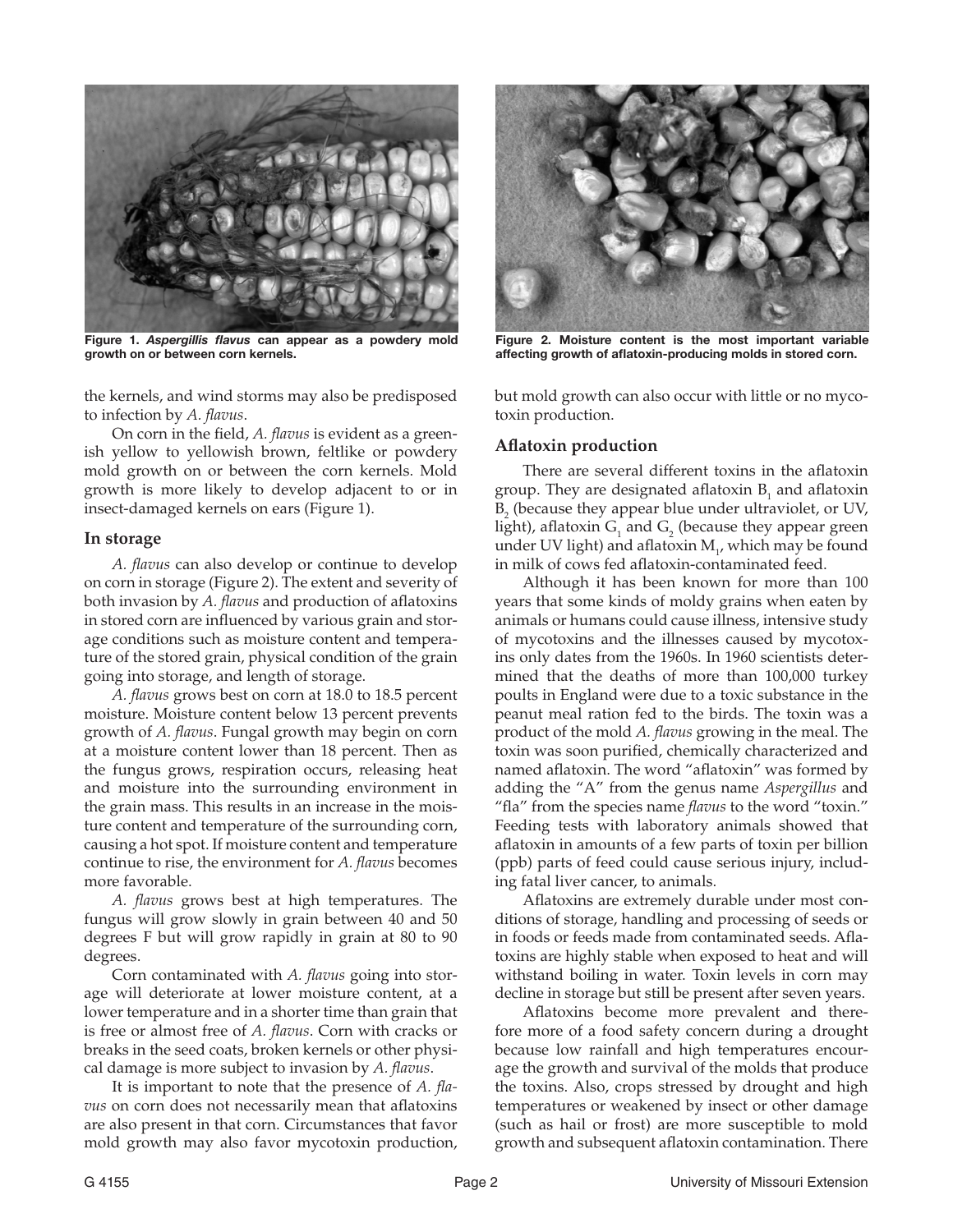## **Management practices to minimize aflatoxin problems in corn**

#### **In field corn**

- Plant regionally adapted hybrids, especially those with resistance to earworm.
- Use a balanced fertility program designed for optimum yields.
- Select planting dates appropriate for your area.
- Follow recommended management practices to limit damage by ear feeding insects.
- Use irrigation practices to deliver optimum water from silking stage to late dough stage.
- Make adjustments in combine ground speed and cylinder speed to minimize trash and broken kernels in hopper. Aflatoxin is often associated with broken or lightweight kernels.
- If drought has occurred during the season, consider harvesting irrigated or high-yielding fields separately from dryland or poor-yielding fields.
- Begin corn harvest when grain moisture is about 24 percent and dry the grain to 15 percent moisture within 24 hours.
- Corn that collects in auger wells and pits around dump stations frequently contains aflatoxins or aflatoxin-forming molds. Thoroughly clean such areas before and after use. Remove leftover grain from trucks, trailers, holding bins,

are methods for preventing or minimizing the production of aflatoxins on field-grown corn and on corn in storage (see text box).

# Sampling and testing for aflatoxins

Typically, aflatoxins are not distributed uniformly through a field of corn or mass of grain. Improper sampling of the field or grain mass can result in misleading (either high or low) mycotoxin levels when samples are analyzed for aflatoxin concentration. It is extremely important to collect samples that are representative of the entire grain mass. A good composite sample consists of subsamples taken from every part of a load, bin or unit of corn.

Field sampling is difficult. If a corn combine is used, make one or more passes the entire length of the field. As the hopper is being emptied, pass a cup through the moving stream at 30-second intervals until the collected volume totals 10 pounds. Mix this well and save for testing.

Sampling from loads of grain or stored grain must be done carefully to ensure that a representative sample is taken. The recommended procedure is to sample during loading or transfer of grain by passing a cup through a moving stream of grain at frequent intervals (for example, every minute) and combining the samples for a representative, composite sample. Probe sampling is acceptable if grain is not being moved or transferred. Again, it is important to take a number of probes and combine these into one representative sample. The initial sample should be about 10 pounds. This sample should be mixed thoroughly before a subsample is tested.

drying facilities and storage bins before beginning a new lot of grain.

A product named Afla-Guard may be applied at beginning tassel stage of growth to minimize the development of *A. flavus* on corn kernels. This Syngenta product was recently approved by the Environmental Protection Agency.

#### **In stored corn**

- Thoroughly clean bins, areas around bins and all grain handling equipment before putting any grain in storage.
- Clean grain going into storage to remove lightweight and broken kernels as well as foreign material and fines.
- Moisture content is by far the most important factor affecting the growth of microorganisms in stored corn. After harvest, corn should be dried to 15 percent moisture content within 24 hours or as quickly as possible to slow or stop the growth of these organisms. Grain going into long-term storage should be dried to 13 percent moisture.
- Aerate grain to safe and equalized temperatures throughout the grain mass.
- Protect grain from insects.
- Check stored grain regularly and aerate as needed to maintain low moisture and proper temperature.

The final step in the analysis for aflatoxins is to determine whether they are present in a sample and, if so, in what concentration. There are several methods of checking corn for the presence of aflatoxins. Various rapid test kits may be used in the field, on the farm or at the elevator to detect the presence of aflatoxins and, in some cases, quantify the level present. Laboratory tests such as the minicolumn, thin layer chromatography and gas chromatography can give quantitative results. The so-called black light screening method for aflatoxins in corn is based on a characteristic bright greenish yellow fluorescence (BGYF) visible on the corn kernels when examined in a darkened room under long-wave ultraviolet light, a black light. This fluorescence is the result of properties of kojic acid, a compound produced by *A. flavus* but not related directly to aflatoxins. This technique is not specific for aflatoxins and is not reliable. Other methods should be used to detect aflatoxins.

#### **Rapid test kits (ELISA kits)**

Several commercial firms have marketed rapid test kits based on enzyme-linked immunosorbent assays for use in determining the presence of aflatoxins in corn samples. These test kits are self-contained and provide all necessary instructions to complete analysis on the farm, at the elevator or at the buying point. Several kits are available from Seedburo Equipment Company in Des Plaines, Illinois, and Neogen Corporation in Lansing, Michigan, at prices ranging from \$8 to \$15 per sample). However, some additional equipment is needed to process the samples.